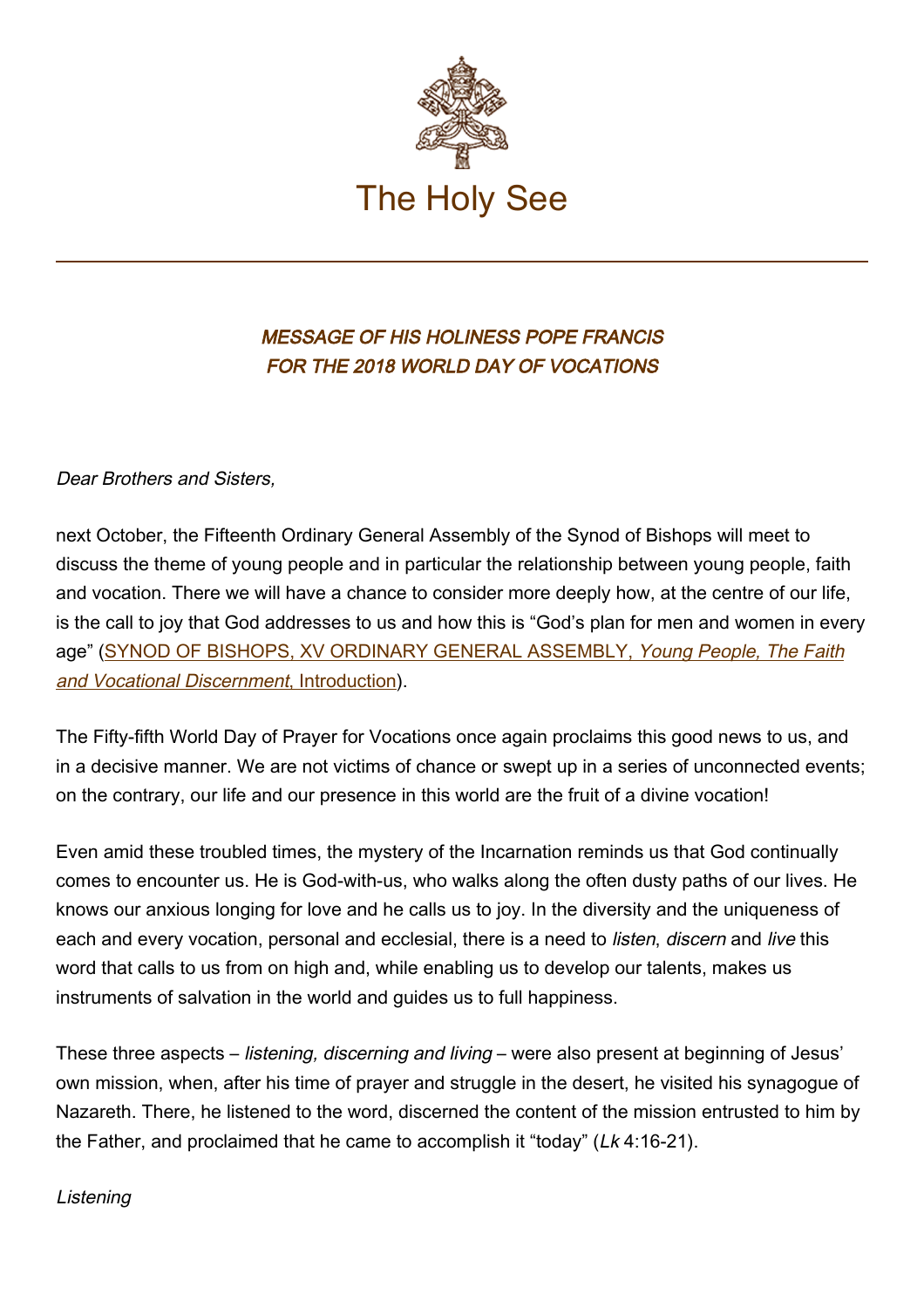The Lord's call – let it be said at the outset – is not as clear-cut as any of those things we can hear, see or touch in our daily experience. God comes silently and discreetly, without imposing on our freedom. Thus it can happen that his voice is drowned out by the many worries and concerns that fill our minds and hearts.

We need, then, to learn how to listen carefully to his word and the story of his life, but also to be attentive to the details of our own daily lives, in order to learn how to view things with the eyes of faith, and to keep ourselves open to the surprises of the Spirit.

We will never discover the special, personal calling that God has in mind for us if we remain enclosed in ourselves, in our usual way of doing things, in the apathy of those who fritter away their lives in their own little world. We would lose the chance to dream big and to play our part in the unique and original story that God wants to write with us.

Jesus too, was called and sent. That is why he needed to recollect himself in silence. He listened to and read the word in the synagogue, and with the light and strength of the Holy Spirit he revealed its full meaning, with reference to his own person and the history of the people of Israel.

Nowadays listening is becoming more and more difficult, immersed as we are in a society full of noise, overstimulated and bombarded by information. The outer noise that sometimes prevails in our cities and our neighbourhoods is often accompanied by our interior dispersion and confusion. This prevents us from pausing and enjoying the taste of contemplation, reflecting serenely on the events of our lives, going about our work with confidence in God's loving plan, and making a fruitful discernment.

Yet, as we know, the kingdom of God comes quietly and unobtrusively (cf. Lk 17:21), and we can only gather its seeds when, like the prophet Elijah, we enter into the depths of our soul and are open to the imperceptible whisper of the divine breeze (cf. 1 Kg 19:11-13).

### Discerning

When Jesus, in the synagogue of Nazareth, reads the passage of the prophet Isaiah, he discerns the content of the mission for which he was sent, and presents it to those who awaited the Messiah: "The Spirit of the Lord is upon me, because he has anointed me to bring good news to the poor. He has sent me to proclaim release to the captives and recovery of sight to the blind, to let the oppressed go free, to proclaim the year of the Lord's favour (Lk 4:18-19).

In the same way, each of us can discover his or her own vocation only through spiritual discernment. This is "a process by which a person makes fundamental choices, in dialogue with the Lord and listening to the voice of the Spirit, starting with the choice of one's state in life" ([SYNOD OF BISHOPS, XV ORDINARY GENERAL ASSEMBLY,](http://www.vatican.va/roman_curia/synod/documents/rc_synod_doc_20170113_documento-preparatorio-xv_en.html) Youth, Faith and Vocational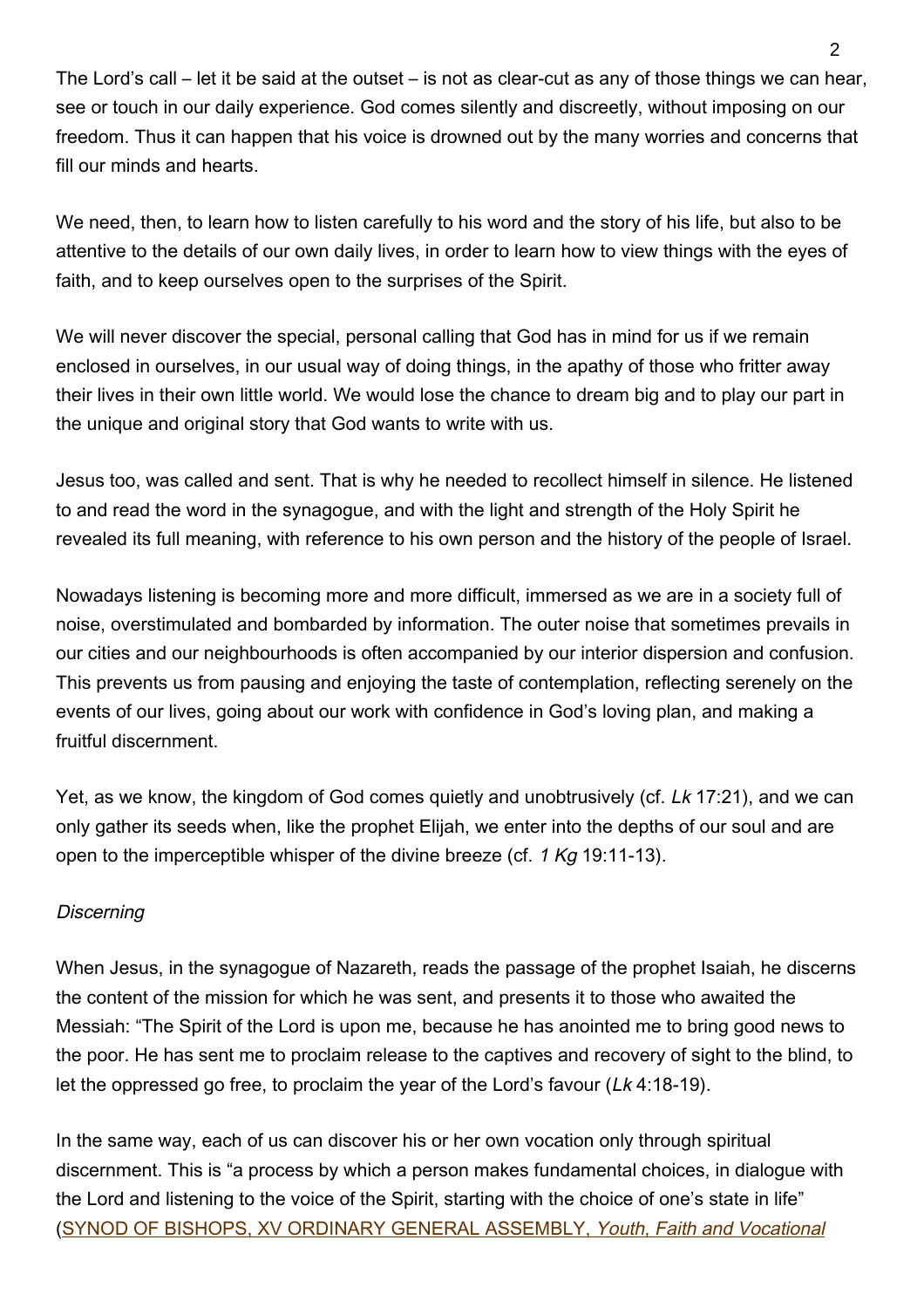Thus we come to discover that Christian vocation always has a prophetic dimension. The Scriptures tell us that the prophets were sent to the people in situations of great material insecurity and of spiritual and moral crisis, in order to address in God's name a message of conversion, hope and consolation. Like a whirlwind, the prophet unsettles the false tranquility of consciences that have forgotten the word of the Lord. He discerns events in the light of God's promise and enables people to glimpse the signs of dawn amid the dark shadows of history.

Today too, we have great need of discernment and of prophecy. We have to resist the temptations of ideology and negativity, and to discover, in our relationship with the Lord, the places, the means and situations through which he calls us. Every Christian ought to grow in the ability to "read within" his or her life, and to understand where and to what he or she is being called by the Lord, in order to carry on his mission.

#### Living

Lastly, Jesus announces the newness of the present hour, which will enthuse many and harden the heart of others. The fullness of time has come, and he is the Messiah proclaimed by Isaiah and anointed to liberate prisoners, to restore sight to the blind and to proclaim the merciful love of God to every creature. Indeed, Jesus says that "today this Scripture has been fulfilled in your hearing"  $(Lk 4:21)$ .

The joy of the Gospel, which makes us open to encountering God and our brothers and sisters, does not abide our slowness and our sloth. It will not fill our hearts if we keep standing by the window with the excuse of waiting for the right time, without accepting this very day the risk of making a decision. Vocation is today! The Christian mission is now! Each one of us is called – whether to the lay life in marriage, to the priestly life in the ordained ministry, or to a life of special consecration – in order to become a witness of the Lord, here and now

This "today" that Jesus proclaimed assures us that God continues to "come down" to save our human family and to make us sharers in his mission. The Lord continues to call others to live with him and to follow him in a relationship of particular closeness. He continues to call others to serve him directly. If he lets us realize that he is calling us to consecrate ourselves totally to his kingdom, then we should have no fear! It is beautiful – and a great grace – to be completely and forever consecrated to God and the service of our brothers and sisters.

Today the Lord continues to call others to follow him. We should not wait to be perfect in order to respond with our generous "yes", nor be fearful of our limitations and sins, but instead open our hearts to the voice of the Lord. To listen to that voice, to discern our personal mission in the Church and the world, and at last to live it in the today that God gives us.